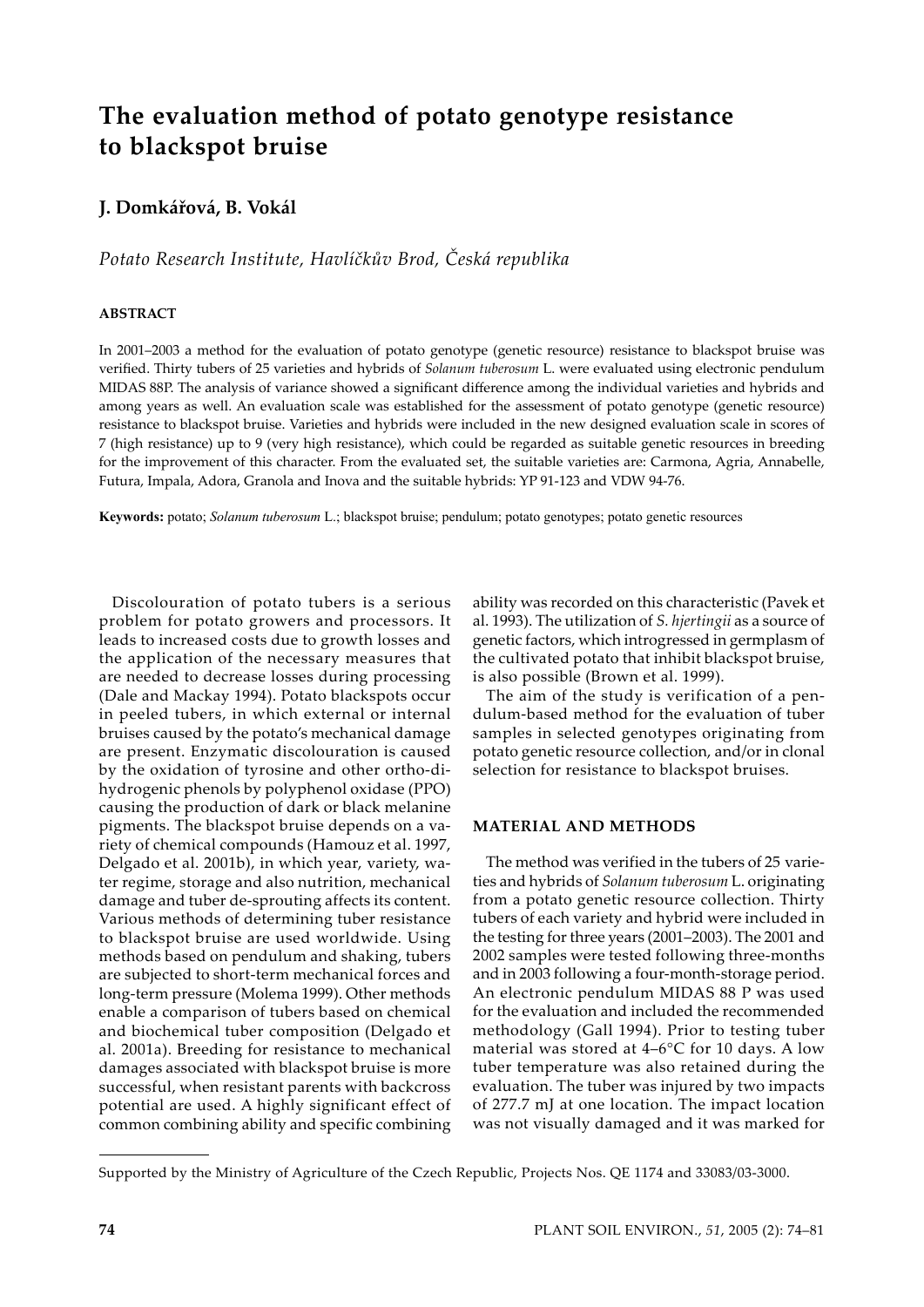|                            |           | Evaluation score (ES)         |                          | Blackspot index |               |          |  |  |
|----------------------------|-----------|-------------------------------|--------------------------|-----------------|---------------|----------|--|--|
| Variety (hybrid)           | mean      | $\ensuremath{\mathfrak{S}} D$ | mean $S\hspace{-1.5pt}E$ | mean            | $\mathit{SD}$ | mean SE  |  |  |
| Monika                     | 2.06      | 0.62                          | 0.36                     | 21.22           | 14.87         | 8.59     |  |  |
| YP 94-067                  | 1.69      | 0.29                          | $0.17\,$                 | 13.33           | $5.17\,$      | 2.99     |  |  |
| Westamyl                   | 2.68      | 0.62                          | 0.36                     | 31.67           | 9.39          | 5.42     |  |  |
| BEE J85 113 54             | 2.25      | 0.42                          | 0.24                     | 26.10           | 8.96          | 5.17     |  |  |
| Futura                     | 1.23      | 0.32                          | $0.18\,$                 | 4.33            | 6.64          | 3.83     |  |  |
| Santana                    | 1.97      | 0.20                          | 0.12                     | 19.67           | 4.92          | 2.84     |  |  |
| Samanta                    | 1.90      | 0.48                          | 0.28                     | 16.78           | 10.38         | 5.99     |  |  |
| Ornella                    | 1.74      | 0.24                          | 0.14                     | 13.22           | 6.61          | 3.82     |  |  |
| Agria                      | 1.28      | 0.15                          | 0.09                     | 3.67            | 2.96          | 1.71     |  |  |
| JAN A 87 193 39            | $1.70\,$  | 0.37                          | 0.21                     | 15.33           | 8.94          | 5.16     |  |  |
| Granola                    | 1.48      | 0.13                          | $0.08\,$                 | 7.66            | 3.48          | 2.01     |  |  |
| VDW 94-76                  | $1.41\,$  | 0.13                          | $0.07\,$                 | 6.33            | 2.96          | $1.71\,$ |  |  |
| Viola                      | 2.06      | 0.28                          | $0.16\,$                 | 20.11           | 5.98          | 3.45     |  |  |
| Santé                      | 1.69      | 0.20                          | 0.11                     | 13.78           | 3.03          | $1.75\,$ |  |  |
| YP 91-123                  | 1.30      | $0.07\,$                      | $0.04\,$                 | 5.00            | 1.34          | $0.77\,$ |  |  |
| Carmona                    | 1.27      | 0.09                          | $0.05\,$                 | 3.55            | 1.84          | 1.06     |  |  |
| Ramos                      | $1.87\,$  | 0.66                          | 0.38                     | 16.67           | 15.25         | 8.80     |  |  |
| Annabelle                  | 1.34      | 0.10                          | 0.06                     | 3.89            | 1.50          | $0.87\,$ |  |  |
| Impala                     | 1.33      | 0.12                          | $0.07\,$                 | $4.88\,$        | 2.12          | 1.22     |  |  |
| Karin                      | 2.30      | 0.06                          | 0.03                     | 25.67           | $1.20\,$      | 0.69     |  |  |
| Inova                      | 1.43      | 0.26                          | $0.15\,$                 | 8.55            | 6.26          | 3.61     |  |  |
| Adora                      | 1.32      | 0.30                          | $0.17\,$                 | 5.00            | 6.06          | 3.50     |  |  |
| Kornelie                   | $1.80\,$  | $0.35\,$                      | $0.20\,$                 | 13.55           | 7.43          | 4.29     |  |  |
| Tomensa                    | 1.61      | $0.35\,$                      | $0.20\,$                 | 14.56           | 3.56          | 2.06     |  |  |
| Kreta                      | 1.64      | $0.07\,$                      | $0.04\,$                 | 12.00           | 1.53          | 0.88     |  |  |
| Mean                       | 1.69      |                               |                          | 13.04           |               |          |  |  |
| $\ensuremath{\mathit{SD}}$ | 0.38      |                               |                          | 7.87            |               |          |  |  |
| VC                         | 22.13     |                               |                          | 60.39           |               |          |  |  |
| Analysis of variance       |           |                               |                          |                 |               |          |  |  |
| F-test varieties           | $4.825**$ |                               |                          | $4.587**$       |               |          |  |  |
| years                      | $6.144**$ |                               |                          | 5.169**         |               |          |  |  |
| Min SD                     |           |                               |                          |                 |               |          |  |  |
| varieties $\alpha$ = 0.01  | 1.0608    |                               |                          | 22.8284         |               |          |  |  |
| $\alpha=0.05$              | 0.9156    |                               |                          | 19.7038         |               |          |  |  |
| year $\alpha$ = 0.01       | 0.2586    |                               |                          | 5.5626          |               |          |  |  |
| $\alpha=0.05$              | 0.2035    |                               |                          | 4.3789          |               |          |  |  |

Table 1. Mean resistance of selected potato genotypes to blackspot bruise in 2001–2003

evaluation. Injured tubers were stored at 17°C for 10 days. Each impact location was vertically cut and included in one of 5 scores: 1 – without discolouration, 2 – discolouration up to depth of 4 mm, 3 – discolouration 4–8 mm, 4 – discolouration 8–12 mm, 5 – discolouration more than 12 mm.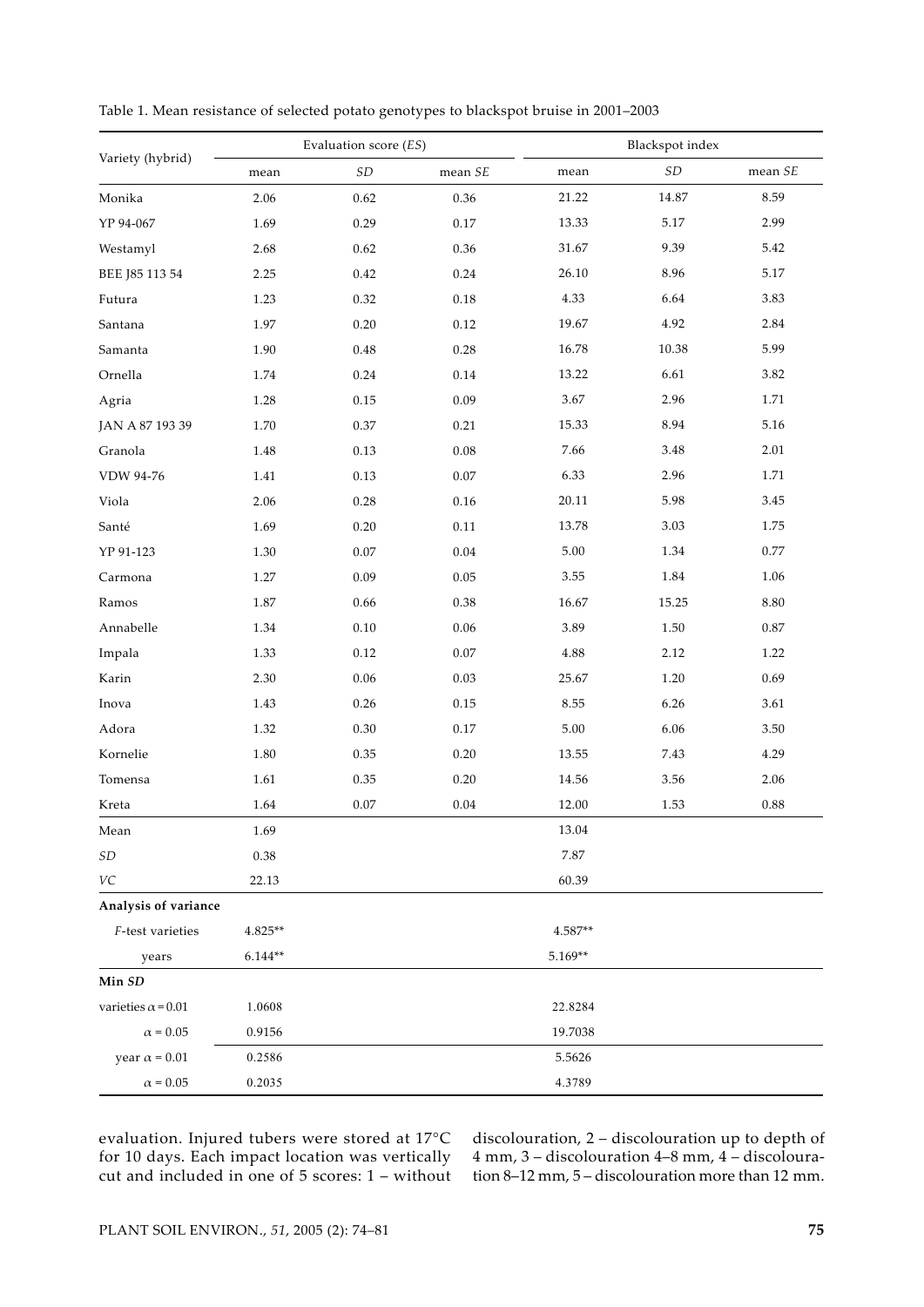Mean evaluation score, mean standard error and blackspot bruise index were calculated each year for comparison of discolouration intensity of individual varieties and hybrids. For index calculation, at first the percent portion of discoloured tubers in evaluation scores was determined, which was arranged in the following way: percent presence in the first score was multiplied by factor 0, in the second score by 0.1, in the third score by 0.4, in the fourth score by 0.7 and in the fifth score by 1.0. The resulting index was determined by the sum of products derived in the individual evaluation scores. Three-year mean evaluation scores and mean blackspot bruise indices were calculated for all varieties and hybrids, with the standard deviation and mean standard error. The results were processed in analysis of variance; as parameters varieties and hybrids (25 varieties and hybrids) and year of growing (2001–2003) were used. A nine-score evaluation scale of resistance to blackspot bruise was determined according to the mean blackspot bruise index and the evaluated varieties and hybrids were classified according to this scale. The correlation coefficient was determined for assessment of relation between years.

|                 |         |          |              | Blackspot      |       |                |      |          |
|-----------------|---------|----------|--------------|----------------|-------|----------------|------|----------|
| Variety         | Mean ES | Mean SE  | $\mathbf{1}$ | $\overline{2}$ | 3     | $\overline{4}$ | 5    | index    |
| Monika          | 2.07    | 0.19     | 40.00        | 20.00          | 33.33 | 6.66           |      | 19.99    |
| YP 94-067       | 1.43    | 0.16     | 76.67        | 6.66           | 13.33 | 3.33           |      | 8.33     |
| Westamyl        | 2.67    | 0.18     | 20.00        | 10.00          | 53.33 | 16.67          |      | 34.00    |
| BEE J 85 113 54 | 1.87    | 0.24     | 63.33        | 10.00          | 6.66  | 16.67          | 3.33 | 18.66    |
| Futura          | 1.03    | 0.03     | 96.67        | 3.33           |       |                |      | 0.33     |
| Santana         | 2.20    | 0.23     | 46.67        | 6.66           | 26.67 | 20.00          |      | 25.34    |
| Samanta         | 1.50    | 0.12     | 60.00        | 30.00          | 10.00 |                |      | 7.00     |
| Ornella         | 1.70    | 0.15     | 50.00        | 30.00          | 20.00 |                |      | 11.00    |
| Agria           | 1.27    | 0.08     | 73.33        | 26.67          |       |                |      | 2.67     |
| JAN A 87 193 39 | 1.30    | 0.15     | 80.00        | 16.67          |       |                | 3.33 | 5.00     |
| Granola         | 1.40    | 0.11     | 66.67        | 6.66           | 6.66  |                |      | 5.33     |
| VDW 94-76       | 1.47    | 0.10     | 56.67        | 40.00          | 3.33  |                |      | 5.33     |
| Viola           | 2.37    | 0.21     | 30.00        | 23.33          | 26.67 | 20.00          |      | 27.00    |
| Santé           | 1.47    | 0.14     | 70.00        |                | 16.67 | 13.33          |      | 16.00    |
| YP 91-123       | 1.23    | 0.10     | 83.33        | 10.00          | 6.66  |                |      | 3.66     |
| Carmona         | 1.23    | $0.08\,$ | 76.67        | 23.30          |       |                |      | 2.33     |
| Ramos           | 1.67    | 0.15     | 53.33        | 26.67          | 20.00 |                |      | 10.67    |
| Annabelle       | 1.40    | 0.09     | 60.00        | 40.00          |       |                |      | 4.00     |
| Impala          | 1.30    | 0.10     | 73.33        | 23.30          | 3.33  |                |      | 3.66     |
| Karin           | 2.37    | 0.19     | 30.00        | 13.33          | 46.67 | 10.00          |      | 27.00    |
| Inova           | 1.57    | 0.13     | 56.67        | 30.00          |       | 13.33          |      | 12.33    |
| Adora           | 1.13    | 0.06     | 86.67        | 13.33          |       |                |      | 1.33     |
| Kornelie        | 1.53    | 0.13     | 60.00        | 26.67          | 13.33 |                |      | $8.00\,$ |
| Tomensa         | 1.97    | 0.17     | 43.33        | 16.67          | 40.00 |                |      | 17.67    |
| Kreta           | 1.67    | 0.19     | 66.67        | 6.67           | 20.00 | 6.66           |      | 13.33    |
| Mean            | 1.632   |          |              |                |       |                |      | 11.60    |
| SD              | 0.426   |          |              |                |       |                |      | 9.34     |
| VC              | 26.103  |          |              |                |       |                |      | 80.56    |

Table 2. Resistance of selected potato genotypes to blackspot bruise in 2001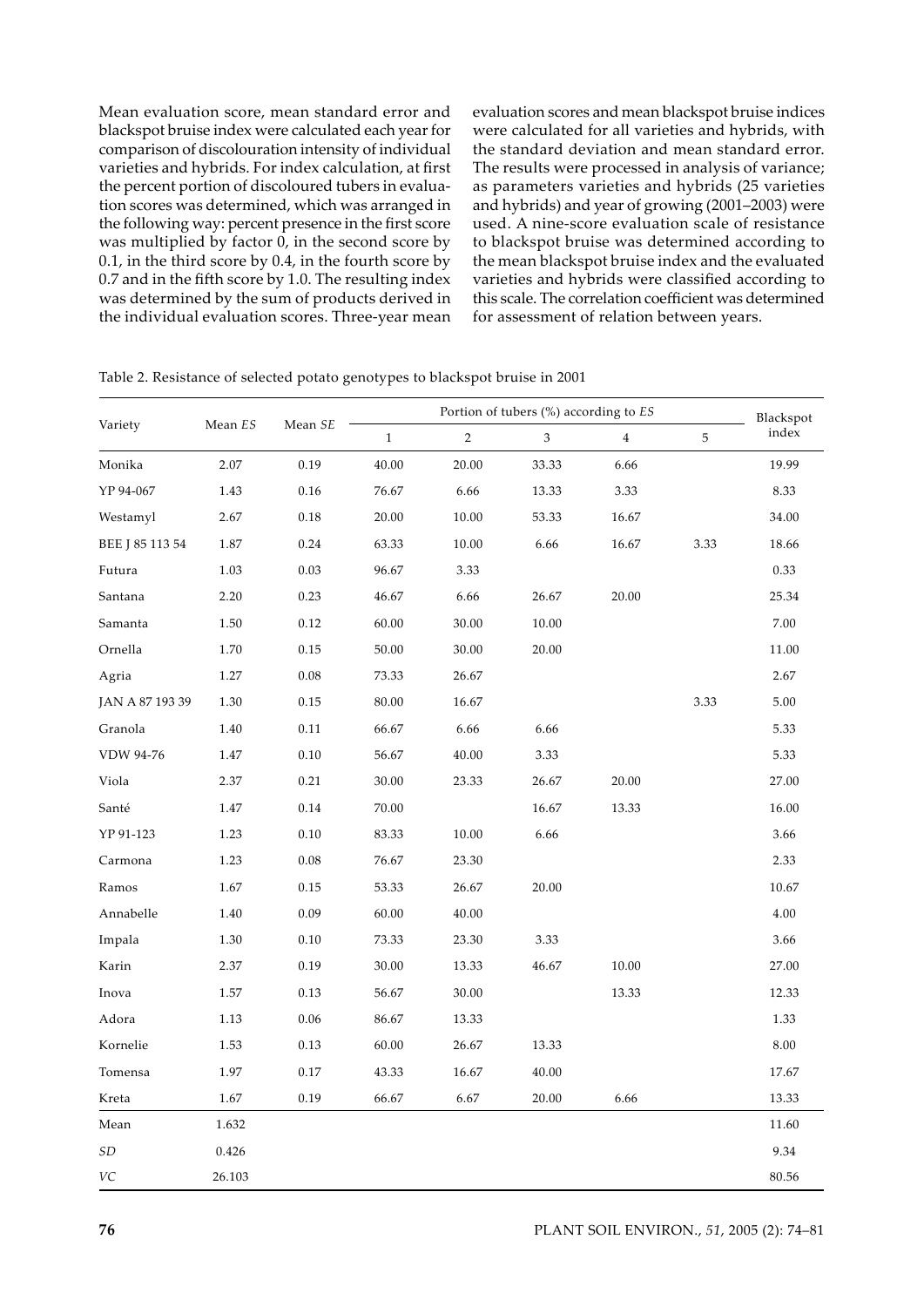# **RESULTS AND DISCUSSION**

Mean resistance to blackspot bruise of evaluated genotypes originating from potato genetic resource collection in 2001–2003, expressed in the mean evaluation score and the mean blackspot bruise index included a standard deviation and mean standard error, and is given in Table 1. From the results it is apparent that using a blackspot bruise index for evaluation of resistance to blackspot bruise, which better expresses a higher variability among varieties, was the right decision. Variation coefficient

was recorded 22.13% for the mean evaluation score and 60.39% for the mean blackspot bruise index. Compared to the mean evaluation score, blackspot bruise index especially takes into account the occurrence of tubers with higher damage, as concluded from Tables 2–4.

The analysis of variance for the recorded values shows significant differences both among individual genotypes and years. It is a character, to which the expression of genotypic and environmental effects contributes. It confirmed the findings of Delgado et al. (2001b), who also found other effects

|                 |                    |         |              | Blackspot      |       |                |       |       |
|-----------------|--------------------|---------|--------------|----------------|-------|----------------|-------|-------|
| Variety         | Mean $\mathit{ES}$ | Mean SE | $\mathbf{1}$ | $\overline{2}$ | 3     | $\overline{4}$ | 5     | index |
| Monika          | 1.43               | 0.13    | 70.00        | 16.67          | 13.33 |                |       | 7.00  |
| YP 94-067       | 1.63               | 0.20    | 70.00        | 10.00          | 6.66  | 13.33          |       | 12.99 |
| Westamyl        | 3.30               | 0.25    | 20.00        | 6.66           | 10.00 | 50.00          | 13.33 | 39.67 |
| BEE J 85 113 54 | 2.17               | 0.22    | 40.00        | 23.33          | 13.33 | 23.30          |       | 23.97 |
| Futura          | 1.07               | 0.05    | 93.33        | 6.66           |       |                |       | 0.67  |
| Santana         | 1.83               | 0.22    | 60.00        | 16.67          | 3.33  | 20.00          |       | 17.00 |
| Samanta         | 1.77               | 0.19    | 63.33        |                | 33.33 | 3.33           |       | 15.66 |
| Ornella         | 1.53               | 0.13    | 60.00        | 26.67          | 13.33 |                |       | 8.00  |
| Agria           | 1.13               | 0.06    | 86.67        | 13.33          |       |                |       | 1.33  |
| JAN A 87 193 39 | 1.77               | 0.21    | 63.33        | 13.33          | 6.66  |                | 16.67 | 20.66 |
| Granola         | 1.40               | 0.13    | 70.00        | 23.33          | 3.33  | 3.33           |       | 5.99  |
| VDW 94-76       | 1.50               | 0.13    | 60.00        | 33.33          | 10.00 | 3.33           |       | 9.66  |
| Viola           | 1.83               | 0.22    | 60.00        | 16.67          | 3.33  | 20.00          |       | 17.00 |
| Santé           | 1.83               | 0.17    | $50.00\,$    | 16.67          | 33.33 |                |       | 15.00 |
| YP 91-123       | 1.30               | 0.12    | 80.00        | 10.00          | 10.00 |                |       | 5.00  |
| Carmona         | 1.20               | 0.09    | 83.33        | 13.33          | 3.33  |                |       | 2.66  |
| Ramos           | 1.33               | 0.13    | 76.67        | 16.67          | 3.33  | 3.33           |       | 5.33  |
| Annabelle       | 1.23               | 0.08    | 76.67        | 23.30          |       |                |       | 2.33  |
| Impala          | 1.23               | 0.11    | 83.33        | 13.33          |       | 3.33           |       | 3.66  |
| Karin           | 2.27               | 0.24    | 36.67        | 10.00          | 43.33 | 10.00          |       | 25.33 |
| Inova           | 1.13               | 0.06    | 86.67        | 13.33          |       |                |       | 1.33  |
| Adora           | 1.17               | 0.07    | 83.33        | 16.67          |       |                |       | 1.67  |
| Kornelie        | 1.67               | 0.15    | 53.33        | 26.67          | 20.00 |                |       | 10.67 |
| Tomensa         | 1.27               | 0.10    | 76.67        | 20.00          | 33.33 |                |       | 15.33 |
| Kreta           | 1.70               | 0.17    | 56.67        | 20.00          | 20.00 | 3.33           |       | 12.33 |
| Mean            | 1.59               |         |              |                |       |                |       | 11.14 |
| <b>SD</b>       | 0.48               |         |              |                |       |                |       | 9.31  |
| VC              | 30.37              |         |              |                |       |                |       | 83.58 |

Table 3. Resistance of selected potato genotypes to blackspot bruise in 2002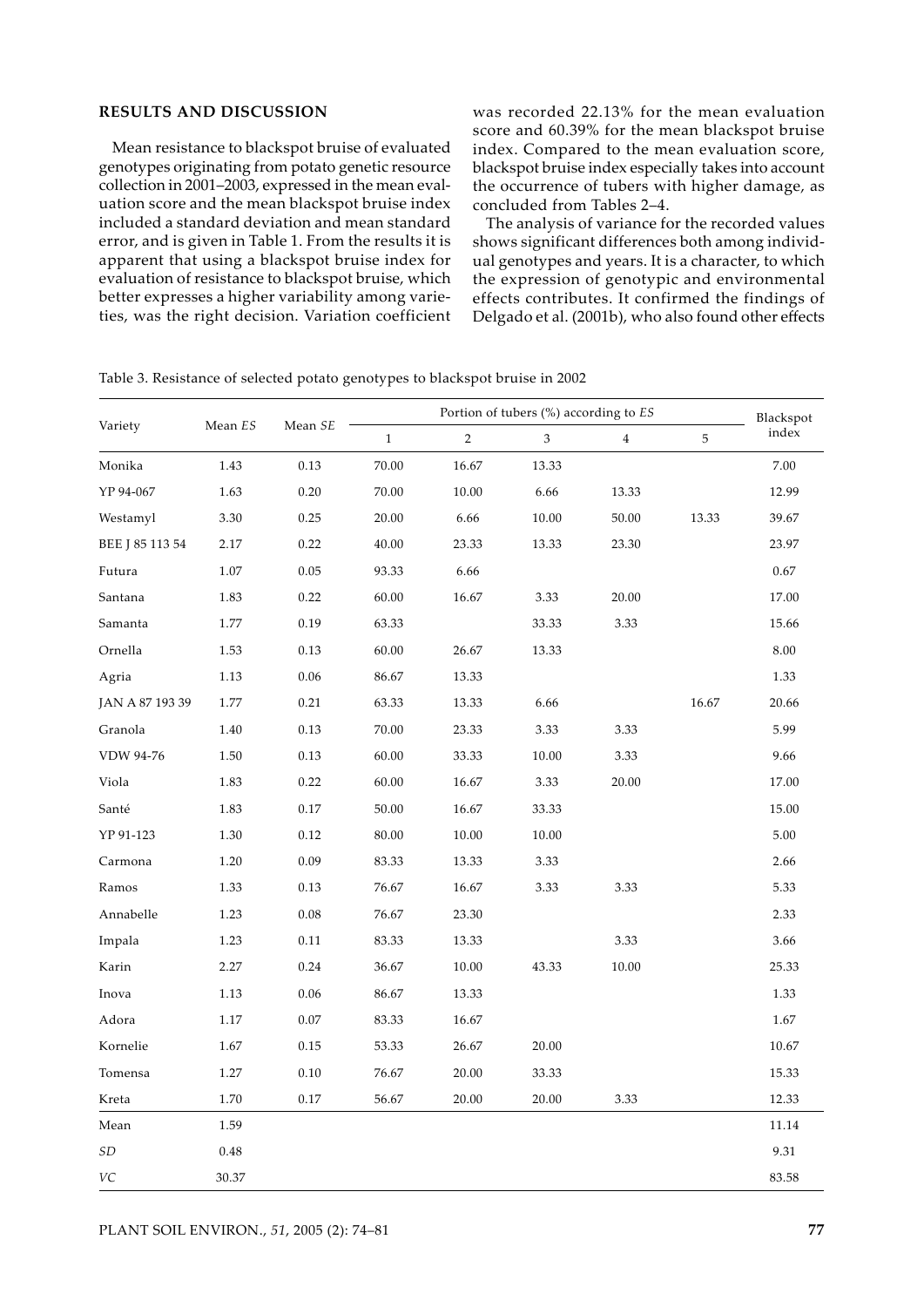|                 |         |         |              | Blackspot      |                |                |      |       |
|-----------------|---------|---------|--------------|----------------|----------------|----------------|------|-------|
| Variety         | Mean ES | Mean SE | $\mathbf{1}$ | $\overline{c}$ | $\mathfrak{Z}$ | $\overline{4}$ | 5    | index |
| Monika          | 2.67    | 0.24    | 33.33        | 6.66           | 20.00          | 40.00          |      | 36.67 |
| YP 94-067       | 2.00    | 0.19    | 43.33        | 20.00          | 33.33          |                | 3.33 | 18.66 |
| Westamyl        | 2.07    | 0.18    | 46.67        | 3.33           | 46.67          | 3.33           |      | 21.33 |
| BEE J 85 113 54 | 2.70    | 0.24    | 23.30        | 10.00          | 40.00          | 26.67          |      | 35.67 |
| Futura          | 1.60    | 0.03    | 70.00        | 10.00          | 10.00          | 10.00          |      | 12.00 |
| Santana         | 1.87    | 0.23    | 53.33        | 20.00          | 13.33          | 13.33          |      | 16.66 |
| Samanta         | 2.43    | 0.12    | 23.30        | 26.67          | 33.33          | 16.67          |      | 27.67 |
| Ornella         | 2.00    | 0.15    | 53.33        | 10.00          | 23.30          | 10.00          | 3.33 | 20.65 |
| Agria           | 1.43    | 0.08    | 70.00        | 16.67          | 13.33          |                |      | 7.00  |
| JAN A 87 193 39 | 2.03    | 0.15    | 46.67        | 23.33          | 13.33          | 13.33          | 3.33 | 20.32 |
| Granola         | 1.63    | 0.11    | 63.30        | 13.33          | 20.00          | 3.33           |      | 11.66 |
| VDW 94-76       | 1.27    | 0.10    | 80.00        | 13.33          | 6.66           |                |      | 3.99  |
| Viola           | 1.97    | 0.21    | 36.67        | 30.00          | 33.33          |                |      | 16.33 |
| Santé           | 1.77    | 0.14    | 36.67        | 50.00          | 13.33          |                |      | 10.33 |
| YP 91-123       | 1.37    | 0.10    | 76.67        | 10.00          | 13.33          |                |      | 6.33  |
| Carmona         | 1.37    | 0.08    | 73.33        | 16.67          | 10.00          |                |      | 5.67  |
| Ramos           | 2.60    | 0.15    | 30.00        | 13.33          | 26.67          | 26.67          | 3.33 | 34.00 |
| Annabelle       | 1.40    | 0.09    | 66.67        | 30.00          |                | 3.33           |      | 5.33  |
| Impala          | 1.47    | 0.10    | 66.67        | 20.00          | 13.33          |                |      | 7.33  |
| Karin           | 2.27    | 0.19    | 33.33        | 6.66           | 60.00          |                |      | 24.67 |
| Inova           | 1.60    | 0.13    | 70.00        | 10.00          | 10.00          | 10.00          |      | 12.00 |
| Adora           | 1.67    | 0.06    | 60.00        | 16.67          | 20.00          | 3.33           |      | 12.00 |
| Kornelie        | 2.20    | 0.13    | 30.00        | 23.33          | 43.33          | 3.33           |      | 21.99 |
| Tomensa         | 1.60    | 0.17    | 63.33        | 16.67          | 16.67          | 3.33           |      | 10.67 |
| Kreta           | 1.57    | 0.19    | 66.67        | 13.33          | 16.67          | 3.33           |      | 10.33 |
| Mean            | 1.86    |         |              |                |                |                |      | 16.37 |
| SD              | 0.43    |         |              |                |                |                |      | 9.64  |
| VC              | 23.03   |         |              |                |                |                |      | 58.91 |

Table 4. Resistance of selected potato genotypes to blackspot bruise in 2003

– water regime and storage. The effect of storage was indirectly proven also in this study, since for genotypes of the harvest 2003 decreased resistance to blackspot bruise was recorded; it could be explained by a longer storage period, during that the content of chlorogenic acid increases and it significantly correlates with discoloration (Delgado et al. 2001b). Corsini et al. (1999) also confirmed this fact in their study, when they found samples with decreased discoloration potential prior to harvest in the latter half of August compared to samples

at harvest in the middle of September. They found the most susceptible samples in February.

The value of relation between years characterized by the correlation coefficient is 0.777\*\* for the year 2001 and 2002, 0.448\* for the year 2001 and 2003 and 0.426\* for the year 2002 and 2003. Correlation analysis showed a relationship between ecological conditions of individual years and blackspot bruise. From values of correlation coefficients characterizing a relation between years it is resulted that the coefficient of heritability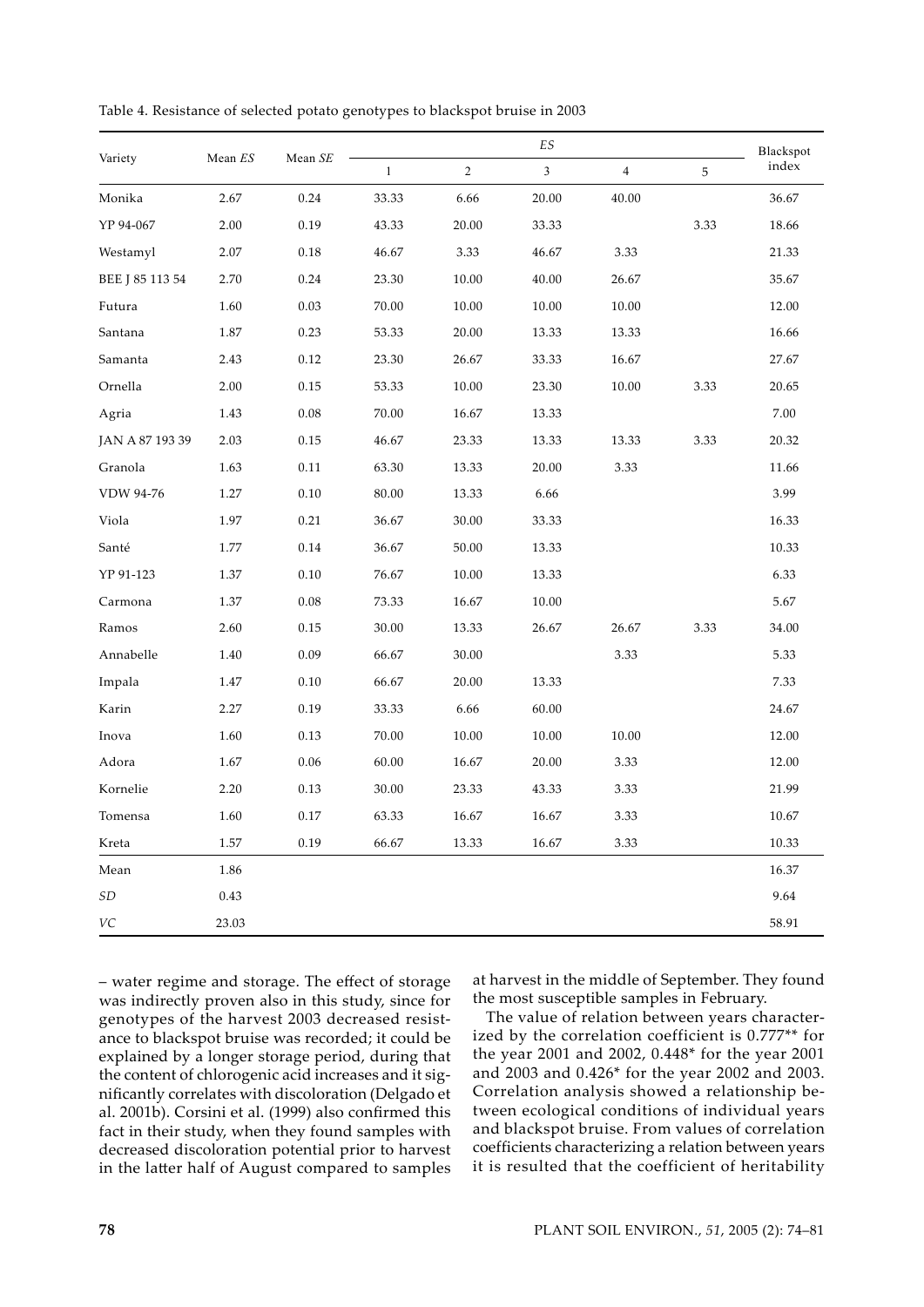|              | Evaluation scale                 |                                         |                                  |  |
|--------------|----------------------------------|-----------------------------------------|----------------------------------|--|
| ES           | word expression<br>of resistance | value of mean<br>blackspot bruise index | Variety, hybrids<br>(mean $ES$ ) |  |
| 9            | very high                        | 0.00                                    |                                  |  |
|              |                                  |                                         | Carmona (3.55)                   |  |
|              |                                  |                                         | Agria (3.67)                     |  |
|              |                                  |                                         | Annabelle (3.89)                 |  |
| 8            | high to very high                | $0.01 - 5.00$                           | Futura (4.33)                    |  |
|              |                                  |                                         | Impala (4.88)                    |  |
|              |                                  |                                         | YP 91-123 (5.00)                 |  |
|              |                                  |                                         | Adora (5.00)                     |  |
|              |                                  |                                         | VDW 94-76 (6.33)                 |  |
| 7            | high                             | $5.01 - 10.00$                          | Granola (7.66)                   |  |
|              |                                  |                                         | Inova (8.55)                     |  |
|              |                                  |                                         | Kréta (12.00)                    |  |
|              |                                  |                                         | Ornella (13.22)                  |  |
|              |                                  |                                         | YP 94-067 (13.33)                |  |
| 6            | medium to high                   | $10.01 - 15.00$                         | Kornelie (13.55)                 |  |
|              |                                  |                                         | Santé (13.78)                    |  |
|              |                                  |                                         | Tomensa (14.56)                  |  |
|              |                                  |                                         | JAN A 87 193 39 (15.33)          |  |
|              |                                  |                                         | Ramos (16.67)                    |  |
| 5            | medium                           | 15.01-20.00                             | Samanta (16.78)                  |  |
|              |                                  |                                         | Santana (19.67)                  |  |
|              |                                  |                                         | Viola (20.11)                    |  |
| 4            | low to medium                    | 20.01-25.00                             | Monika (21.22)                   |  |
|              |                                  |                                         | Karin (25.67)                    |  |
| 3            | low                              | 25.01-30.00                             | BEE J 85 113 54 (26.10)          |  |
| 2            | very low to low                  | 30.01-35.00                             | Westamyl (31.67)                 |  |
| $\mathbf{1}$ | very low                         | over 35.00                              |                                  |  |

Table 5. Scale for evaluation of potato genotype (genetic resource) resistance to blackspot bruise with addition of classification of tested potato varieties and hybrids

of this character ranged between 0.42 and 0.77. Pavek et al. (1993) found 0.85 for heritability of this character, confirming that breeding for resistance to blackspot bruise is successful using resistant parents with backcross potential. For more reliable testing of heritability of this character a repeated evaluation will be needed. Although even high variability was recorded for evaluated character within the evaluated set of tubers of several samples, genotypes with very good level of observed parameter and even low

variability in its expression (modification variability) are present in the evaluated set.

Based on the results of the evaluation a scale was designed for the evaluation of potato genotype (genetic resource) resistance to blackspot bruise (Table 5). Varieties and hybrids included in the new designed scale in the scores  $7$  – high up to  $9$  – very high resistance could be regarded as suitable genetic resources in breeding for the improvement of the character. In the evaluated set there are varieties and hybrids: Carmona, Agria, Annabelle, Futura,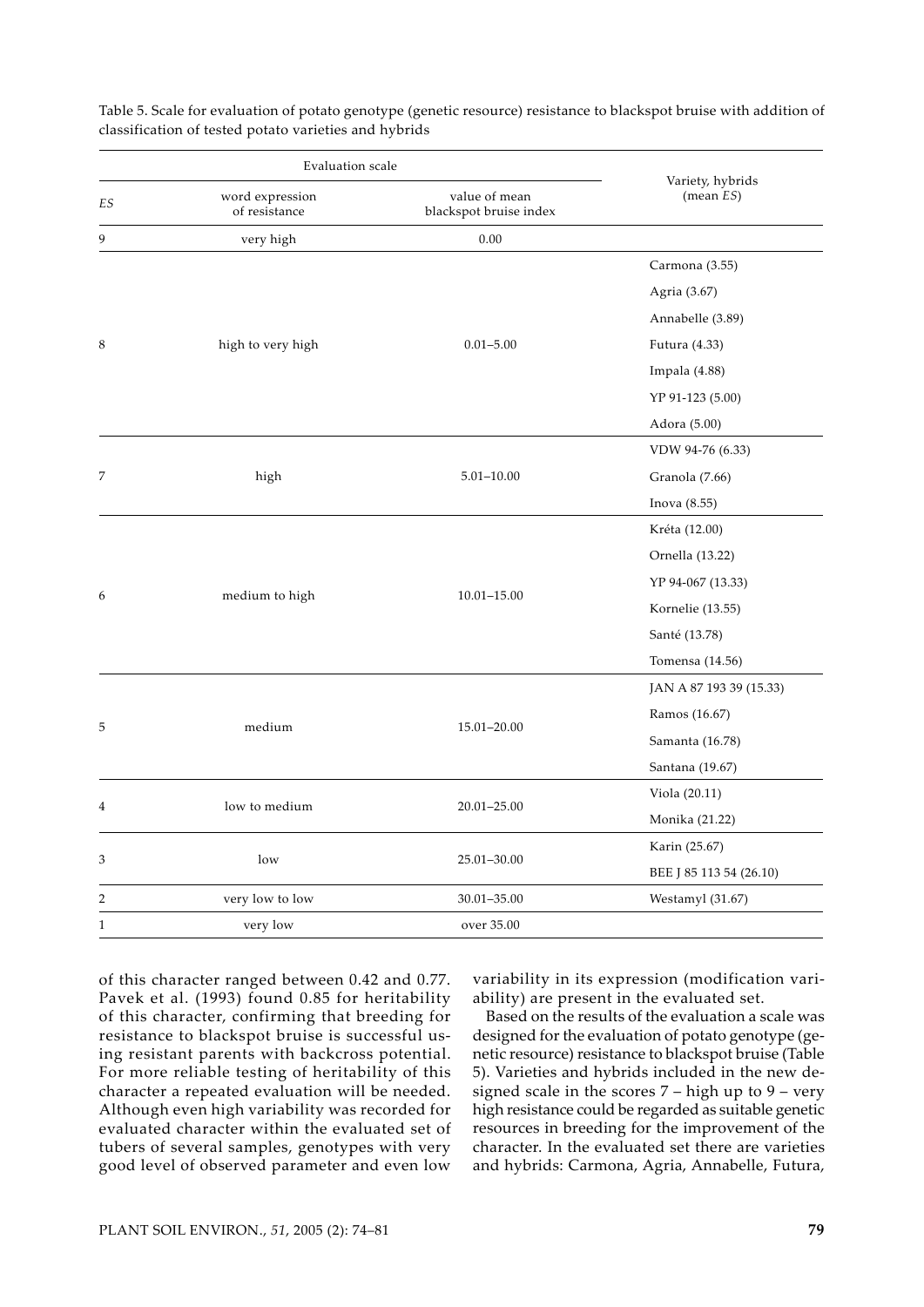| Variety, hybrid<br>(mean blackspot<br>index) | Carmona (3.55) | Agria (3.67) | Annabelle (3.89) | Futura (4.33) | Impala (4.88) | YP 91-123 (5.00) | Adora (5.00) | VDW 94-76 (6.33) | Granola (7.66) | Inova (8.55) | Karin (25.67) | BEE J 85 113 54 (26.10) | Westamyl (31.67) |
|----------------------------------------------|----------------|--------------|------------------|---------------|---------------|------------------|--------------|------------------|----------------|--------------|---------------|-------------------------|------------------|
| Carmona (3.55)                               |                |              |                  |               |               |                  |              |                  |                |              | ×.            | $\ast$                  | $**$             |
| Agria (3.67)                                 |                |              |                  |               |               |                  |              |                  |                |              | ×.            | $\ast$                  | **               |
| Annabelle (3.89)                             |                |              |                  |               |               |                  |              |                  |                |              | ×.            | $\ast$                  | **               |
| Futura (4.33)                                |                |              |                  |               |               |                  |              |                  |                |              | *             | $\ast$                  | **               |
| Impala (4.88)                                |                |              |                  |               |               |                  |              |                  |                |              | ×.            | ×.                      | **               |
| YP 91-123 (5.00)                             |                |              |                  |               |               |                  |              |                  |                |              | *             | ×.                      | **               |
| Adora (5.00)                                 |                |              |                  |               |               |                  |              |                  |                |              | *             | ×.                      | $**$             |
| VDW 94-76 (6.33)                             |                |              |                  |               |               |                  |              |                  |                |              |               | *                       | **               |
| Granola (7.66)                               |                |              |                  |               |               |                  |              |                  |                |              |               |                         | **               |
| Inova (8.55)                                 |                |              |                  |               |               |                  |              |                  |                |              |               |                         | **               |
| Karin (25.67)                                | $\ast$         | $\ast$       | *                | *             | *             | ×.               | *            |                  |                |              |               |                         |                  |
| BEE J 85 113 54 (26.10)                      | *              | $\ast$       | ÷                | $\ast$        | $\ast$        | $\ast$           | $\ast$       | $\ast$           |                |              |               |                         |                  |
| Westamyl (31.67)                             | **             | **           | **               | **            | **            | **               | **           | **               | **             | **           |               |                         |                  |

Table 6. Statistically significant differences among varieties and hybrids (\*\* $\alpha$  = 0.01, \* $\alpha$  = 0.05)

Impala, YP 91-123, Adora, VDW 94-76, Granola and Inova. A very good level of resistance to blackspot bruise is found in hybrid YP 91-123 and the variety Annabelle, Carmona associated with a low variability of expression – modification variability (Table 1). These varieties and hybrids (Table 6) also have statistically significant differences of mean indexes of blackspot bruise involved in the evaluation scores 2 (very low to low resistance) and 3 (low resistance).

### **Acknowledgement**

The authors wish to thank Helena Součková for English translation.

## **REFERENCES**

- Brown C.R., McNabnay M., Dean B. (1999): Genetic chracterization of reduced melanin formation in tuber tissue of *Solanum hjertingii* and hybrids with cultivated diploids. American Journal of Potato Research, *76*: 37–43.
- Corsini D., Stark J., Thornton M.: Factors contributing to the blackspot bruise potential of Idaho potato fields. American Journal of Potato Research, *76*: 221–226.
- Dale M.F.B., Mackay G.R. (1994): Inheritance of table and processing quality. In: Bradshaw J.E., Mackay G.R.: Potato genetics. CAB International.
- Delgado E., Poberezny J., Pawelzik E. (2001a): Comparison of two methods for determining the discoloration potential of potato tubers based on their chemical and biochemical properties. American Journal of Potato Research, *78*: 389–394.
- Delgado E., Sulaimen M.I., Pawelzik E. (2001b): Importance of chlorogenic acid on the oxidative potential of potato tubers of two German cultivars. Potato Research, *44*: 207–218.
- Gall H. (1994): Hinweise zum Einsatz des elektro/ nischen Pendelschlangwerkes MIDAS 88 P in der Sortenprufung und Forschung bei Kartoffeln. Senzorik/Entwicklung und Applikation, 01, 10.
- Hamouz K., Lachman V., Pivec M., Orsák M. (1997): Vliv podmínek pěstování na obsah polyfenolických látek v bramborách u odrůd Agria a Karin. Rostlinná Výroba, *43*: 541–546.
- Molema G.J. (1999): Mechanical force and subcutaneous tissue discoloration in potato. [PhD Thesis.] Published by the Institute of Agricultural and Environmental Engineering (IMAG), Wageningen, The Netherlands:  $1 - 11$ .
- Pavek J.J., Brown C.R., Martin M.W., Corsini D.L. (1993): Inheritance of blackspot bruise resistance in potato. American Journal of Potato Research, *70*: 43–48.

Received on September 30, 2004